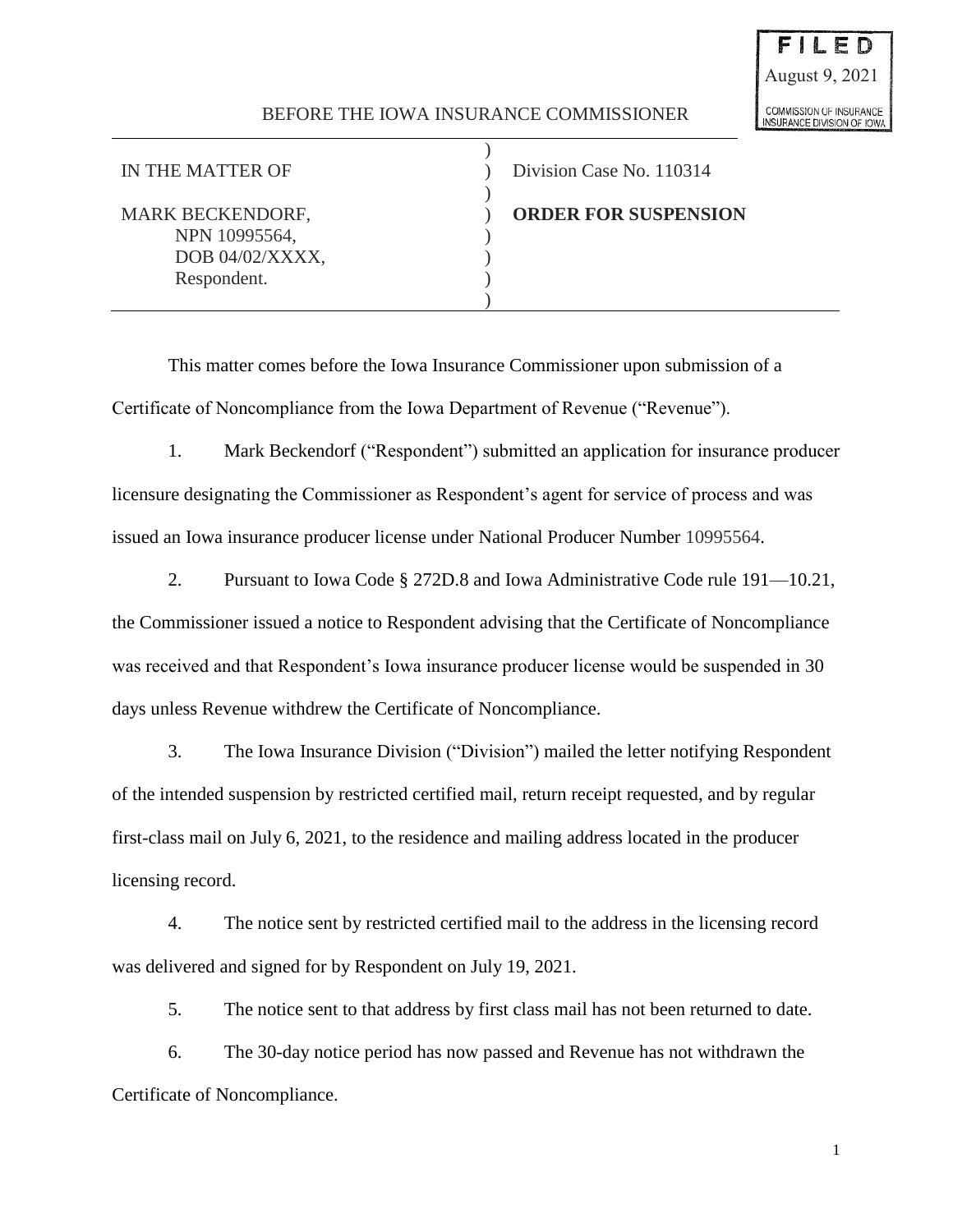7. On August 6, 2021, Revenue confirmed the Respondent is still noncompliant.

8. The Commissioner has authority to order the suspension of the insurance

producer license of Respondent pursuant to Iowa Code § 272D.8 and Iowa Administrative Code rule 191—10.21(2).

**IT IS THEREFORE ORDERED** that the Iowa insurance producer license of Mark Beckendorf is suspended as of the date of this Order.

**IT IS FURTHER ORDERED** that Mark Beckendorf shall not be eligible for license

reinstatement, reissuance, or renewal until all of the following has occurred:

- 1. Revenue issues a Withdrawal of the Certificate of Noncompliance;
- 2. Respondent makes the appropriate Application for Reinstatement or Reissuance and this application is approved by the Commissioner or his designee;
- 3. Respondent pays all applicable fees; and
- 4. Respondent complies with all other insurance statutes and regulations.

So ORDERED this  $\frac{9th}{100}$  day of August, 2021.

COMMISSIONER OF INSURANCE

Dradat \_\_\_\_\_\_\_\_\_\_\_\_\_\_\_\_\_\_\_\_\_\_\_\_\_\_\_\_\_\_\_\_\_\_\_\_\_\_

Douglas M. Ommen Commissioner of Insurance

Respectfully submitted,

*/s/ Johanna Nagel*

Johanna Nagel 1963 Bell Avenue, Suite 100 Johanna.nagel@iid.iowa.gov (515) 654-6563 **Attorney for Iowa Insurance Division**